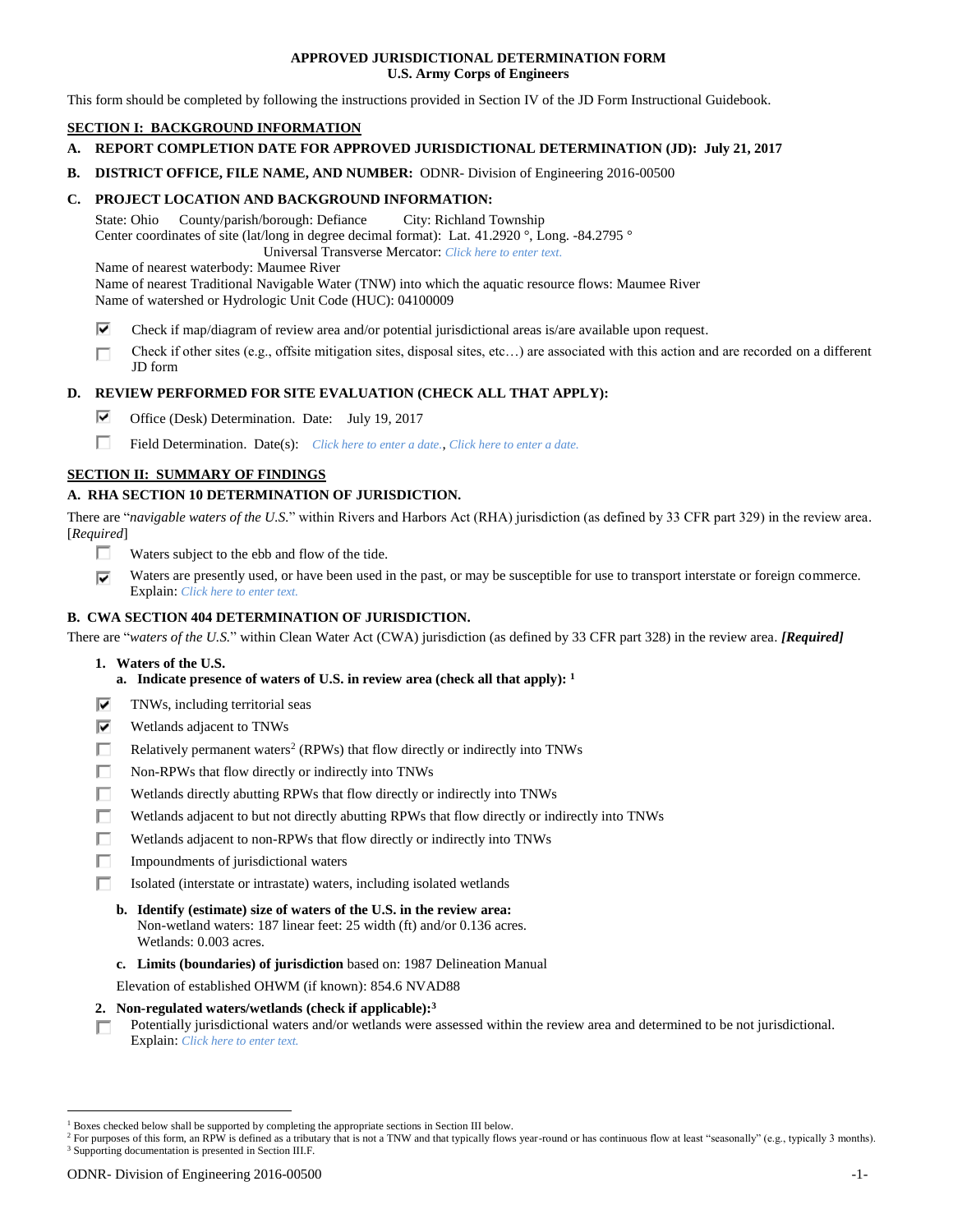### **SECTION III: CWA ANALYSIS**

## **A. TNWs AND WETLANDS ADJACENT TO TNWs**

**The agencies will assert jurisdiction over TNWs and wetlands adjacent to TNWs. If the aquatic resource is a TNW, complete Section III.A.1 and Section III.D.1. only; if the aquatic resource is a wetland adjacent to a TNW, complete Sections III.A.1 and 2 and Section III.D.1.; otherwise, see Section III.B below**.

### **1. TNW**

Identify TNW: 187 linear feet of the Maumee River

Summarize rationale supporting determination: The Maumee River is listed as a Section 10 water and is navicable from the mouth to to Hosey Dam in Fort Wayne, Indian. The current list of navigable waters, including extent of jurisdiction, occurring within the geographic limits of the Buffalo District and meeting this definition was established in 1996 and updated in 1999 may be found on the Buffalo District's regulatory website at: http://www/lrb/usace.army.mil/regulatory/waterway\_oh.pdf

## **2. Wetland adjacent to TNW**

Summarize rationale supporting conclusion that wetland is "adjacent": Wetland directly abuts the Maumee River and is connected with a larger wetland area below the Ordinary High Water Mark of the Maumee River.

### **B. CHARACTERISTICS OF TRIBUTARY (THAT IS NOT A TNW) AND ITS ADJACENT WETLANDS (IF ANY):**

**This section summarizes information regarding characteristics of the tributary and its adjacent wetlands, if any, and it helps determine whether or not the standards for jurisdiction established under Rapanos have been met.** 

**The agencies will assert jurisdiction over non-navigable tributaries of TNWs where the tributaries are "relatively permanent waters" (RPWs), i.e. tributaries that typically flow year-round or have continuous flow at least seasonally (e.g., typically 3 months). A wetland that directly abuts an RPW is also jurisdictional. If the aquatic resource is not a TNW, but has year-round (perennial) flow, skip to Section III.D.2. If the aquatic resource is a wetland directly abutting a tributary with perennial flow, skip to Section III.D.4.**

**A wetland that is adjacent to but that does not directly abut an RPW requires a significant nexus evaluation. Corps districts and EPA regions will include in the record any available information that documents the existence of a significant nexus between a relatively permanent tributary that is not perennial (and its adjacent wetlands if any) and a traditional navigable water, even though a significant nexus finding is not required as a matter of law.**

**If the waterbody<sup>4</sup> is not an RPW, or a wetland directly abutting an RPW, a JD will require additional data to determine if the waterbody has a significant nexus with a TNW. If the tributary has adjacent wetlands, the significant nexus evaluation must consider the tributary in combination with all of its adjacent wetlands. This significant nexus evaluation that combines, for analytical purposes, the tributary and all of its adjacent wetlands is used whether the review area identified in the JD request is the tributary, or its adjacent wetlands, or both. If the JD covers a tributary with adjacent wetlands, complete Section III.B.1 for the tributary, Section III.B.2 for any onsite wetlands, and Section III.B.3 for all wetlands adjacent to that tributary, both onsite and offsite. The determination whether a significant nexus exists is determined in Section III.C below.**

### **1. Characteristics of non-TNWs that flow directly or indirectly into TNW**

**(i) General Area Conditions:** Watershed size: *# Choose an item.* Drainage area: *# Choose an item.*

> Average annual rainfall: *#* inches Average annual snowfall: *#* inches

# **(ii) Physical Characteristics:**

- (a) Relationship with TNW:
	- $\Box$  Tributary flows directly into TNW.
	- Tributary flows through *Choose an item.* tributaries before entering TNW.

| Project waters are <i>Choose an item</i> , river miles from TNW.                      |
|---------------------------------------------------------------------------------------|
| Project waters are <i>Choose an item</i> . river miles from RPW.                      |
| Project waters are <i>Choose an item.</i> aerial (straight) miles from TNW.           |
| Project waters are <i>Choose an item.</i> aerial (straight) miles from RPW.           |
| Project waters cross or serve as state boundaries. Explain: Click here to enter text. |

Identify flow route to TNW<sup>5</sup>: *Click here to enter text.* Tributary stream order, if known: *Click here to enter text.*

(b) General Tributary Characteristics (check all that apply):

**Tributary** is: □ Natural

- П. Artificial (man-made). Explain: *Click here to enter text.*
- Manipulated (man-altered). Explain: *Click here to enter text.*

<sup>4</sup> Note that the Instructional Guidebook contains additional information regarding swales, ditches, washes, and erosional features generally and in the arid West. <sup>5</sup> Flow route can be described by identifying, e.g., tributary a, which flows through the review area, to flow into tributary b, which then flows into TNW.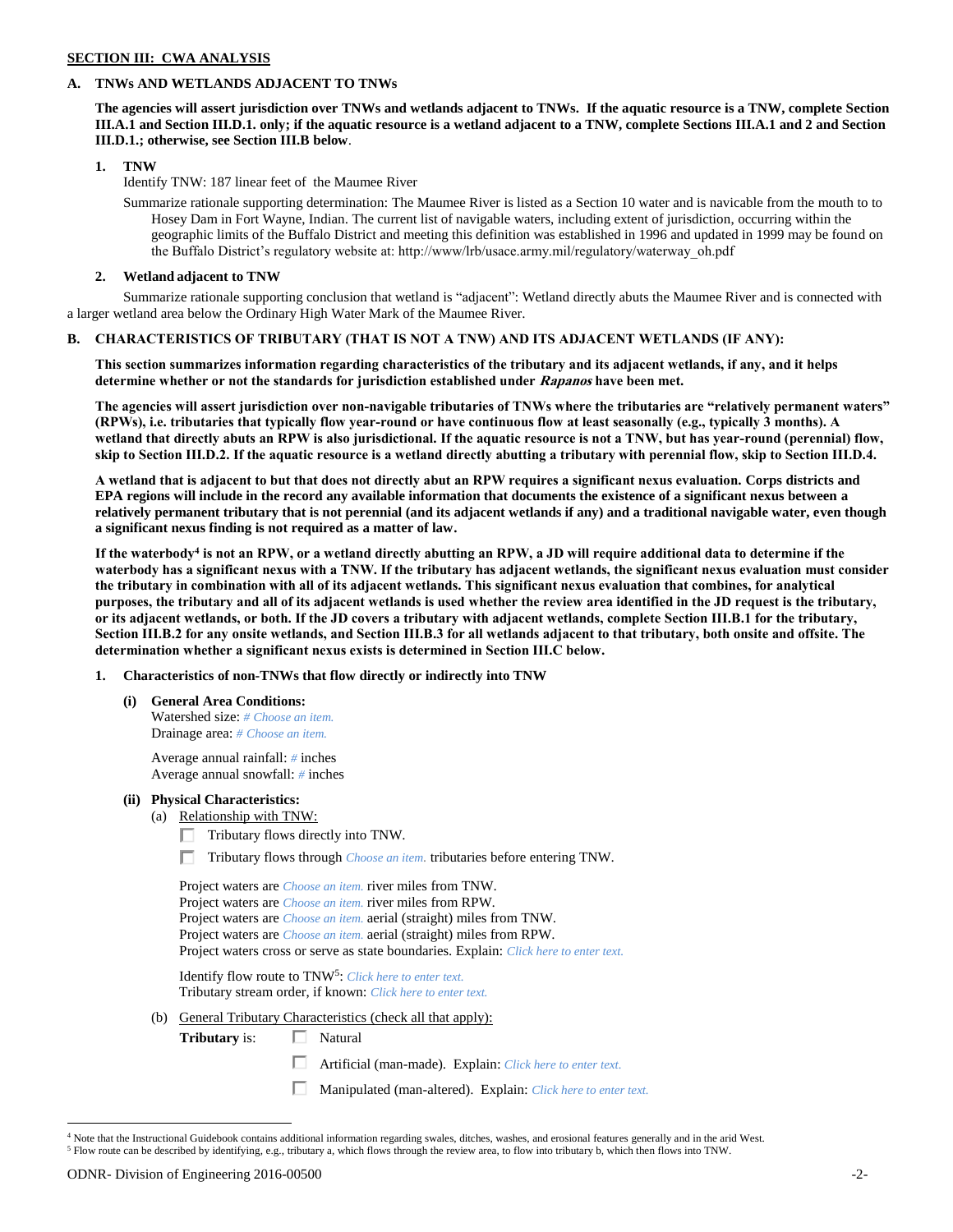|     |       | Tributary properties with respect to top of bank (estimate):<br>Average width: # feet<br>Average depth: # feet<br>Average side slopes: Choose an item.                                                                                                                                                                                                                                                                                                                                            |   |                                                     |   |                                                         |                                                                                                                                                                                                         |
|-----|-------|---------------------------------------------------------------------------------------------------------------------------------------------------------------------------------------------------------------------------------------------------------------------------------------------------------------------------------------------------------------------------------------------------------------------------------------------------------------------------------------------------|---|-----------------------------------------------------|---|---------------------------------------------------------|---------------------------------------------------------------------------------------------------------------------------------------------------------------------------------------------------------|
|     |       | Primary tributary substrate composition (check all that apply):<br>Silts<br>Cobbles                                                                                                                                                                                                                                                                                                                                                                                                               |   | Sands<br>Gravel                                     |   |                                                         | Concrete<br>Muck                                                                                                                                                                                        |
|     |       | Bedrock<br>Other. Explain: Click here to enter text.                                                                                                                                                                                                                                                                                                                                                                                                                                              | U | Vegetation. Type/% cover: Click here to enter text. |   |                                                         |                                                                                                                                                                                                         |
| (c) | Flow: | Presence of run/riffle/pool complexes. Explain: Click here to enter text.<br>Tributary geometry: Choose an item.<br>Tributary gradient (approximate average slope): #%                                                                                                                                                                                                                                                                                                                            |   |                                                     |   |                                                         | Tributary condition/stability [e.g., highly eroding, sloughing banks]. Explain: Click here to enter text.                                                                                               |
|     |       | Tributary provides for: Choose an item.<br>Estimate average number of flow events in review area/year: Choose an item.<br>Describe flow regime: Click here to enter text.<br>Other information on duration and volume: Click here to enter text.                                                                                                                                                                                                                                                  |   |                                                     |   |                                                         |                                                                                                                                                                                                         |
|     |       | <b>Surface flow is:</b> Choose an item. <b>Characteristics:</b> Click here to enter text.                                                                                                                                                                                                                                                                                                                                                                                                         |   |                                                     |   |                                                         |                                                                                                                                                                                                         |
|     |       | Subsurface flow: Choose an item. Explain findings: Click here to enter text.<br>Dye (or other) test performed: Click here to enter text.                                                                                                                                                                                                                                                                                                                                                          |   |                                                     |   |                                                         |                                                                                                                                                                                                         |
|     |       | Tributary has (check all that apply):<br>$\Box$ Bed and banks<br>$\Box$ OHWM <sup>6</sup> (check all indicators that apply):<br>$\Box$ clear, natural line impressed on the bank $\Box$ the presence of litter and debris<br>$\Box$ changes in the character of soil<br>$\Box$ shelving<br>leaf litter disturbed or washed away<br>sediment deposition<br>water staining<br>other (list): <i>Click here to enter text.</i><br>Discontinuous OHWM. <sup>7</sup> Explain: Click here to enter text. |   | vegetation matted down, bent, or absent             |   | the presence of wrack line<br>sediment sorting<br>scour | destruction of terrestrial vegetation<br>multiple observed or predicted flow events<br>abrupt change in plant community Click here to enter text.                                                       |
|     |       | $\Box$ High Tide Line indicated by:<br>oil or scum line along shore objects<br>physical markings/characteristics<br>tidal gauges<br>other (list): Click here to enter text.                                                                                                                                                                                                                                                                                                                       |   | fine shell or debris deposits (foreshore)           | ш | survey to available datum;<br>physical markings;        | If factors other than the OHWM were used to determine lateral extent of CWA jurisdiction (check all that apply):<br>Mean High Water Mark indicated by:<br>vegetation lines/changes in vegetation types. |
|     |       | (iii) Chemical Characteristics:                                                                                                                                                                                                                                                                                                                                                                                                                                                                   |   |                                                     |   |                                                         |                                                                                                                                                                                                         |

Characterize tributary (e.g., water color is clear, discolored, oily film; water quality; general watershed characteristics, etc.). Explain: *Click here to enter text.*

Identify specific pollutants, if known: *Click here to enter text.*

<sup>6</sup>A natural or man-made discontinuity in the OHWM does not necessarily sever jurisdiction (e.g., where the stream temporarily flows underground, or where the OHWM has been removed by development or agricultural practices). Where there is a break in the OHWM that is unrelated to the waterbody's flow regime (e.g., flow over a rock outcrop or through a culvert), the agencies will look for indicators of flow above and below the break. 7 Ibid.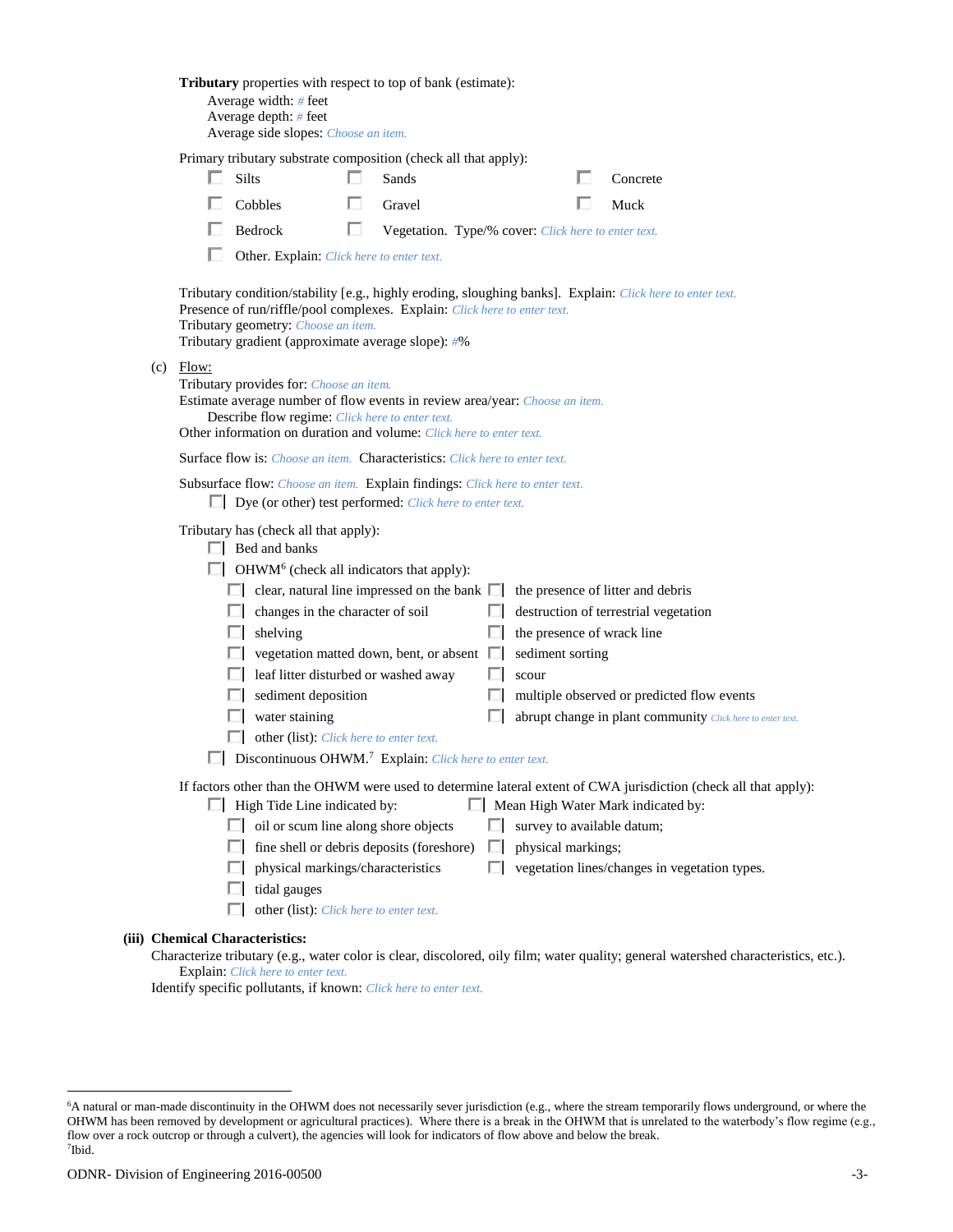### **(iv) Biological Characteristics. Channel supports (check all that apply):**

- Riparian corridor. Characteristics (type, average width): *Click here to enter text.*
- Wetland fringe. Characteristics: *Click here to enter text.*
- $\Box$  Habitat for:
	- Federally Listed species. Explain findings: *Click here to enter text.*
	- Fish/spawn areas. Explain findings: *Click here to enter text.*
	- Other environmentally-sensitive species. Explain findings: *Click here to enter text.*
	- П. Aquatic/wildlife diversity. Explain findings: *Click here to enter text.*

#### **2. Characteristics of wetlands adjacent to non-TNW that flow directly or indirectly into TNW**

#### **(i) Physical Characteristics:**

- (a) General Wetland Characteristics:
	- Properties:

Wetland size: *#* acres Wetland type. Explain: *Click here to enter text.*

Wetland quality. Explain: *Click here to enter text.*

Project wetlands cross or serve as state boundaries. Explain: *Click here to enter text.*

(b) General Flow Relationship with Non-TNW: Flow is: *Choose an item.* Explain: *Click here to enter text.*

Surface flow is: *Choose an item.* Characteristics: *Click here to enter text.*

Subsurface flow: *Choose an item.* Explain findings: *Click here to enter text.*

Dye (or other) test performed: *Click here to enter text.*

#### (c) Wetland Adjacency Determination with Non-TNW:

- $\Box$  Directly abutting
- Not directly abutting
	- Discrete wetland hydrologic connection. Explain: *Click here to enter text.*
	- $\Box$ Ecological connection. Explain: *Click here to enter text.*
	- $\Box$ Separated by berm/barrier. Explain: *Click here to enter text.*
- (d) Proximity (Relationship) to TNW

Project wetlands are *Choose an item.* river miles from TNW. Project waters are *Choose an item.* aerial (straight) miles from TNW. Flow is from: *Choose an item.* Estimate approximate location of wetland as within the *Choose an item.* floodplain.

#### **(ii) Chemical Characteristics:**

Characterize wetland system (e.g., water color is clear, brown, oil film on surface; water quality; general watershed characteristics; etc.). Explain: *Click here to enter text.*

Identify specific pollutants, if known: *Click here to enter text.*

#### **(iii) Biological Characteristics. Wetland supports (check all that apply):**

- Riparian buffer. Characteristics (type, average width): *Click here to enter text.*
- Vegetation type/percent cover. Explain: *Click here to enter text.*
- $\Box$  Habitat for:
	- Federally Listed species. Explain findings: *Click here to enter text*.
	- Fish/spawn areas. Explain findings: *Click here to enter text*.
	- Other environmentally-sensitive species. Explain findings: *Click here to enter text.*
	- Aquatic/wildlife diversity. Explain findings: *Click here to enter text.*

#### **3. Characteristics of all wetlands adjacent to the tributary (if any)**

All wetland(s) being considered in the cumulative analysis: *Choose an item.* Approximately (*#*) acres in total are being considered in the cumulative analysis.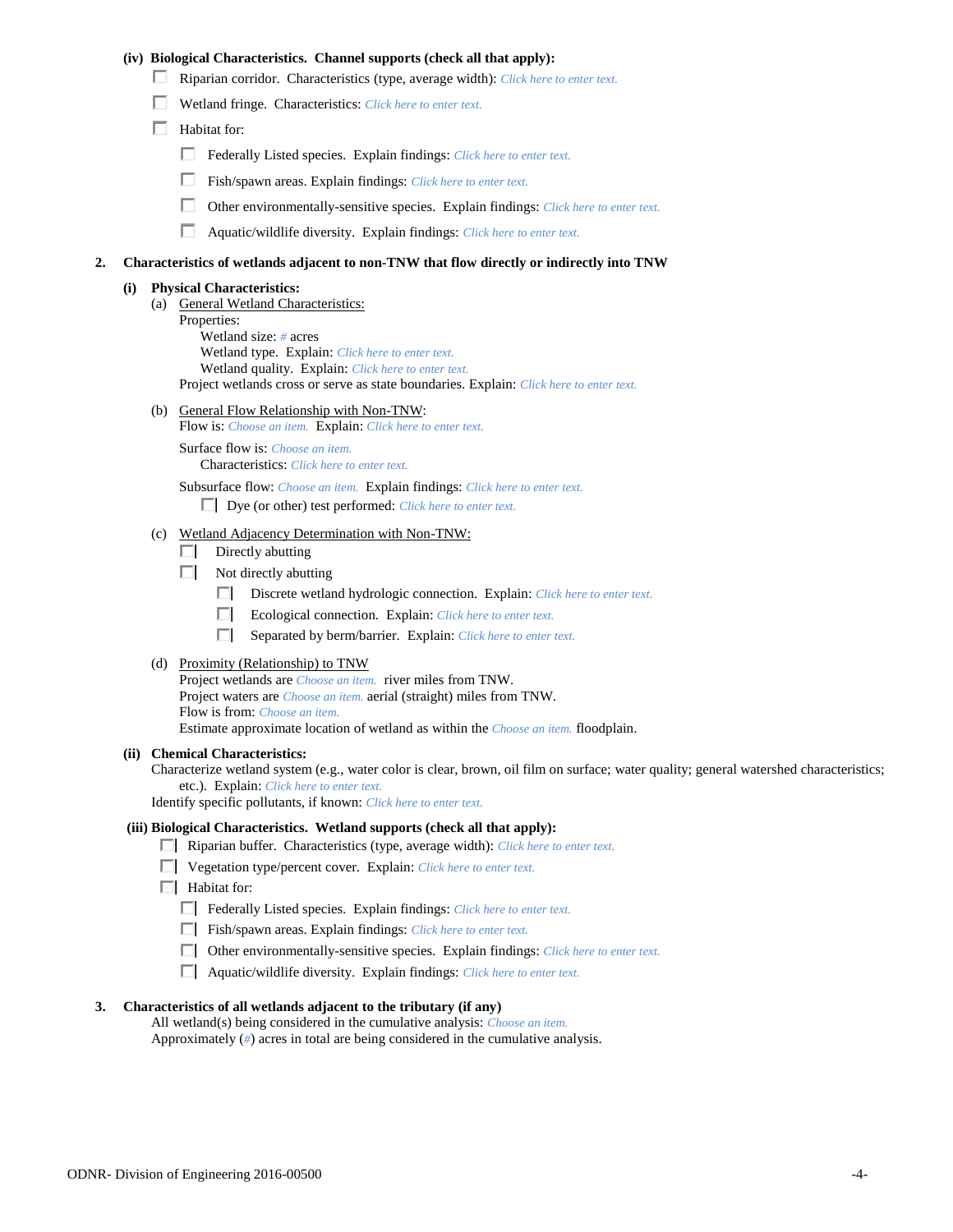For each wetland, specify the following:

| Directly abuts? $(Y/N)$ | Size (in acres) | Directly abuts? $(Y/N)$ | Size (in acres) |
|-------------------------|-----------------|-------------------------|-----------------|
|                         |                 |                         |                 |
| V/N                     |                 | V/N                     |                 |
| V/N                     |                 | Y/N                     |                 |
|                         |                 | Y/N                     |                 |

Summarize overall biological, chemical and physical functions being performed: *Click here to enter text.*

# **C. SIGNIFICANT NEXUS DETERMINATION**

**A significant nexus analysis will assess the flow characteristics and functions of the tributary itself and the functions performed by any wetlands adjacent to the tributary to determine if they significantly affect the chemical, physical, and biological integrity of a TNW. For each of the following situations, a significant nexus exists if the tributary, in combination with all of its adjacent wetlands, has more than a speculative or insubstantial effect on the chemical, physical and/or biological integrity of a TNW. Considerations when evaluating significant nexus include, but are not limited to the volume, duration, and frequency of the flow of water in the tributary and its proximity to a TNW, and the functions performed by the tributary and all its adjacent wetlands. It is not appropriate to determine significant nexus based solely on any specific threshold of distance (e.g. between a tributary and its adjacent wetland or between a tributary and the TNW). Similarly, the fact an adjacent wetland lies within or outside of a floodplain is not solely determinative of significant nexus.** 

#### **Draw connections between the features documented and the effects on the TNW, as identified in the** *Rapanos* **Guidance and discussed in the Instructional Guidebook. Factors to consider include, for example:**

- Does the tributary, in combination with its adjacent wetlands (if any), have the capacity to carry pollutants or flood waters to TNWs, or to reduce the amount of pollutants or flood waters reaching a TNW?
- Does the tributary, in combination with its adjacent wetlands (if any), provide habitat and lifecycle support functions for fish and other species, such as feeding, nesting, spawning, or rearing young for species that are present in the TNW?
- Does the tributary, in combination with its adjacent wetlands (if any), have the capacity to transfer nutrients and organic carbon that support downstream foodwebs?
- Does the tributary, in combination with its adjacent wetlands (if any), have other relationships to the physical, chemical, or biological integrity of the TNW?

### *Note: the above list of considerations is not inclusive and other functions observed or known to occur should be documented below:*

- **1. Significant nexus findings for non-RPW that has no adjacent wetlands and flows directly or indirectly into TNWs.** Explain findings of presence or absence of significant nexus below, based on the tributary itself, then go to Section III.D: *Click here to enter text.*
- **2. Significant nexus findings for non-RPW and its adjacent wetlands, where the non-RPW flows directly or indirectly into TNWs.**  Explain findings of presence or absence of significant nexus below, based on the tributary in combination with all of its adjacent wetlands, then go to Section III.D: *Click here to enter text.*
- **3. Significant nexus findings for wetlands adjacent to an RPW but that do not directly abut the RPW.** Explain findings of presence or absence of significant nexus below, based on the tributary in combination with all of its adjacent wetlands, then go to Section III.D: *Click here to enter text.*

# **D. DETERMINATIONS OF JURISDICTIONAL FINDINGS. THE SUBJECT WATERS/WETLANDS ARE (CHECK ALL THAT APPLY):**

- **1. TNWs and Adjacent Wetlands.** Check all that apply and provide size estimates in review area:
	- TNWs: 187 linear feet 690 width (ft), Or, acres.
	- Wetlands adjacent to TNWs: 0.056 acres.

#### **2. RPWs that flow directly or indirectly into TNWs.**

- Tributaries of TNWs where tributaries typically flow year-round are jurisdictional. Provide data and rationale indicating that tributary is perennial: *Click here to enter text.*.
- Tributaries of TNW where tributaries have continuous flow "seasonally" (e.g., typically three months each year) are jurisdictional. Data supporting this conclusion is provided at Section III.B. Provide rationale indicating that tributary flows seasonally: *Click here to enter text.*.

Provide estimates for jurisdictional waters in the review area (check all that apply):

- **Tributary waters:** # linear feet # width (ft).
- Other non-wetland waters: *#* acres.

Identify type(s) of waters: *Click here to enter text.*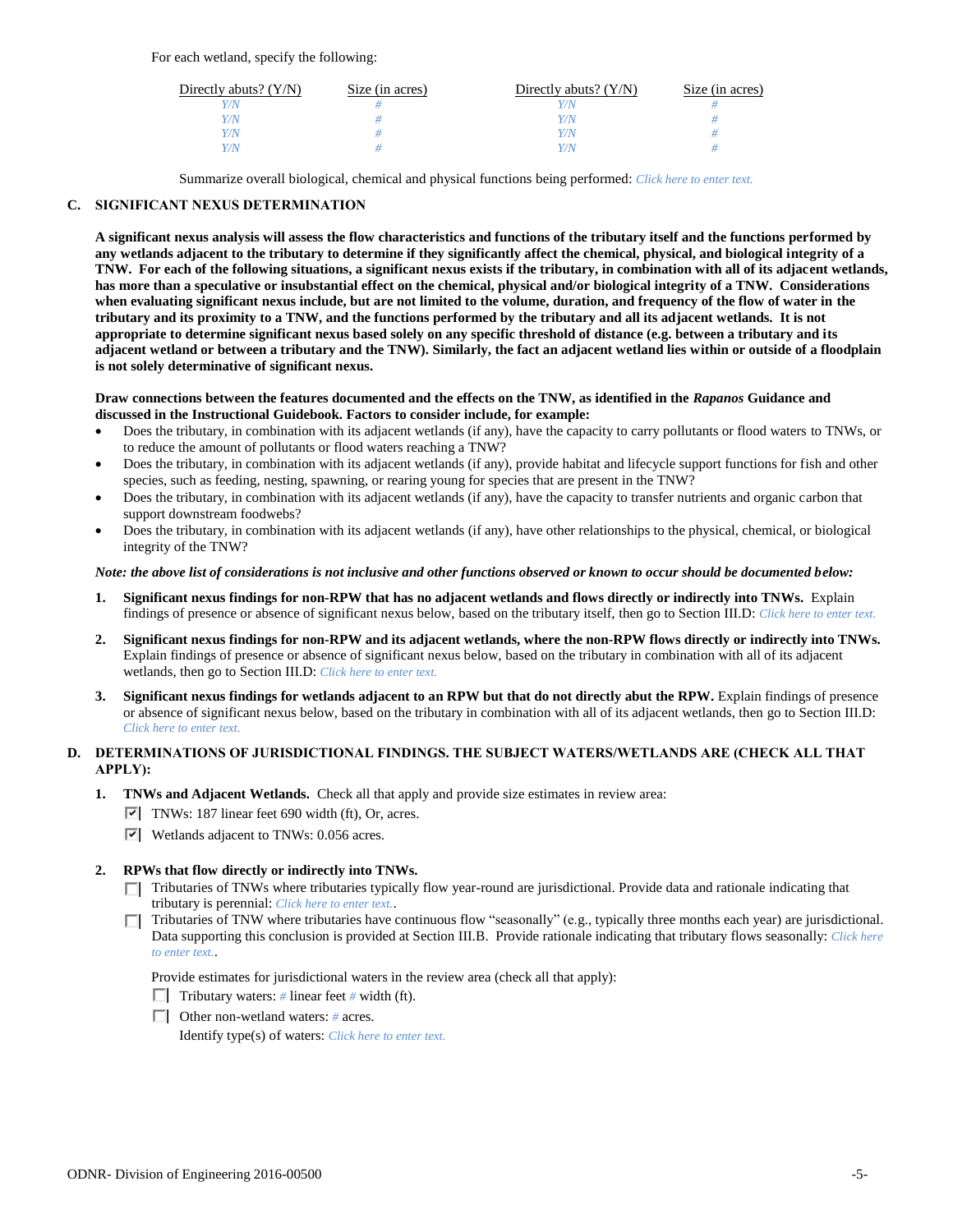### **3. Non-RPWs<sup>8</sup> that flow directly or indirectly into TNWs.**

 $\Box$  Waterbody that is not a TNW or an RPW, but flows directly or indirectly into a TNW, and it has a significant nexus with a TNW is jurisdictional. Data supporting this conclusion is provided at Section III.C.

Provide estimates for jurisdictional waters within the review area (check all that apply):

- **Tributary waters:** # linear feet # width (ft).
- Other non-wetland waters: *#* acres.
	- Identify type(s) of waters: *Click here to enter text.*

### **4. Wetlands directly abutting an RPW that flow directly or indirectly into TNWs.**

- Wetlands directly abut RPW and thus are jurisdictional as adjacent wetlands.
	- $\Box$  Wetlands directly abutting an RPW where tributaries typically flow year-round. Provide data and rationale indicating that tributary is perennial in Section III.D.2, above. Provide rationale indicating that wetland is directly abutting an RPW: *Click here to enter text.*
	- $\Box$  Wetlands directly abutting an RPW where tributaries typically flow "seasonally." Provide data indicating that tributary is seasonal in Section III.B and rationale in Section III.D.2, above. Provide rationale indicating that wetland is directly abutting an RPW: *Click here to enter text.*

Provide acreage estimates for jurisdictional wetlands in the review area: *#* acres.

- **5. Wetlands adjacent to but not directly abutting an RPW that flow directly or indirectly into TNWs.**
	- $\Box$  Wetlands that do not directly abut an RPW, but when considered in combination with the tributary to which they are adjacent and with similarly situated adjacent wetlands, have a significant nexus with a TNW are jurisidictional. Data supporting this conclusion is provided at Section III.C.

Provide acreage estimates for jurisdictional wetlands in the review area: *#* acres.

- **6. Wetlands adjacent to non-RPWs that flow directly or indirectly into TNWs.** 
	- $\Box$  Wetlands adjacent to such waters, and have when considered in combination with the tributary to which they are adjacent and with similarly situated adjacent wetlands, have a significant nexus with a TNW are jurisdictional. Data supporting this conclusion is provided at Section III.C.

Provide estimates for jurisdictional wetlands in the review area: *#* acres.

#### **7. Impoundments of jurisdictional waters. 9**

As a general rule, the impoundment of a jurisdictional tributary remains jurisdictional.

- Demonstrate that impoundment was created from "waters of the U.S.," or
- Demonstrate that water meets the criteria for one of the categories presented above (1-6), or
- П. Demonstrate that water is isolated with a nexus to commerce (see E below).

### **E. ISOLATED [INTERSTATE OR INTRA-STATE] WATERS, INCLUDING ISOLATED WETLANDS, THE USE, DEGRADATION OR DESTRUCTION OF WHICH COULD AFFECT INTERSTATE COMMERCE, INCLUDING ANY SUCH WATERS (CHECK ALL THAT APPLY):<sup>10</sup>**

- $\Box$  which are or could be used by interstate or foreign travelers for recreational or other purposes.
- $\Box$  from which fish or shellfish are or could be taken and sold in interstate or foreign commerce.
- $\Box$  which are or could be used for industrial purposes by industries in interstate commerce.
- Interstate isolated waters.Explain: *Click here to enter text.*
- Other factors.Explain: *Click here to enter text.*

#### **Identify water body and summarize rationale supporting determination:** *Click here to enter text.*

Provide estimates for jurisdictional waters in the review area (check all that apply):

- Tributary waters:  $\#$  linear feet  $\#$  width (ft).
- Other non-wetland waters: *#* acres.

Identify type(s) of waters: *Click here to enter text.*

Wetlands: *#* acres.

<sup>8</sup>See Footnote # 3.

<sup>&</sup>lt;sup>9</sup> To complete the analysis refer to the key in Section III.D.6 of the Instructional Guidebook.

<sup>&</sup>lt;sup>10</sup> Prior to asserting or declining CWA jurisdiction based solely on this category, Corps Districts will elevate the action to Corps and EPA HQ for review consistent with the process described in the Corps/EPA *Memorandum Regarding CWA Act Jurisdiction Following Rapanos.*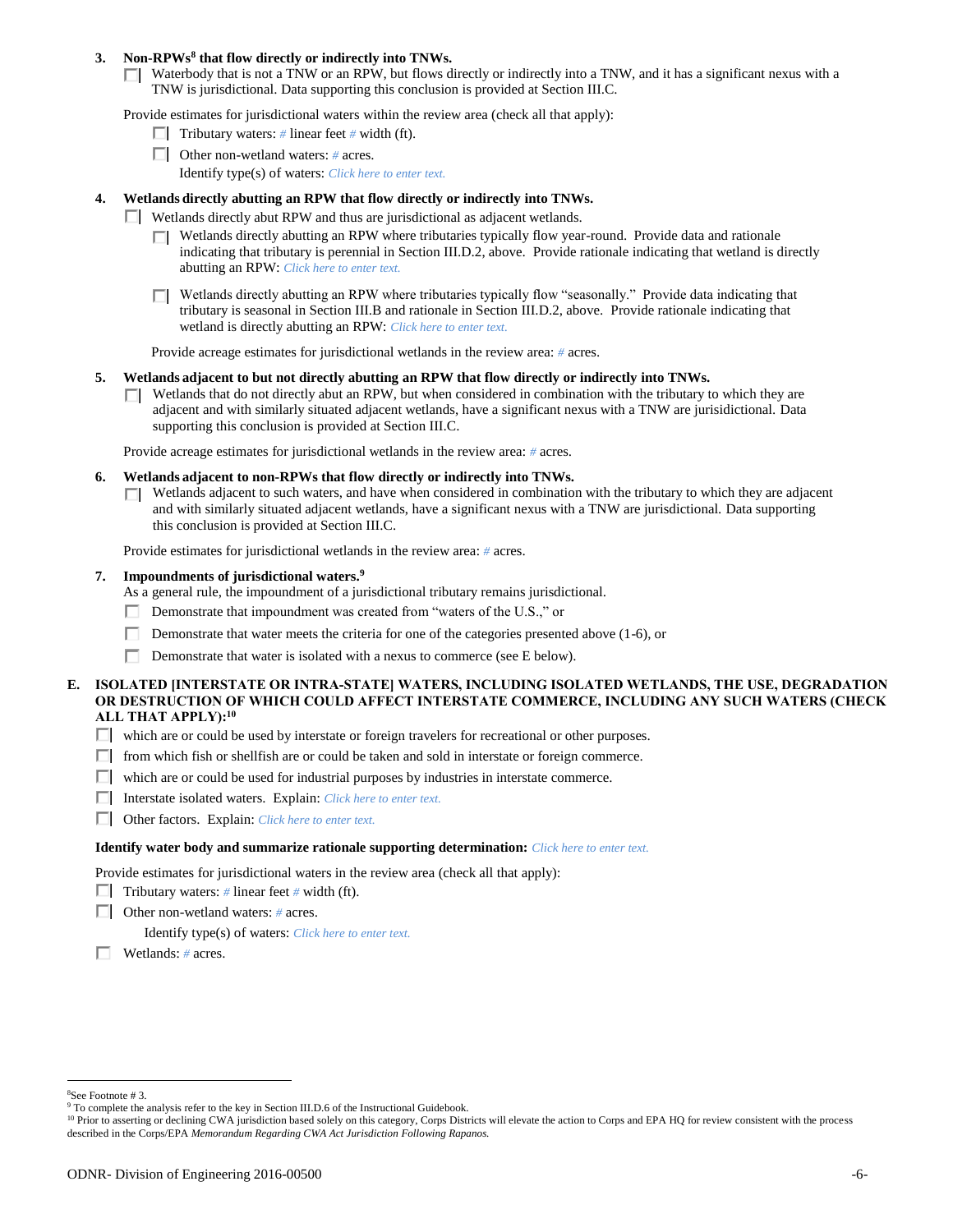| F. |     | NON-JURISDICTIONAL WATERS, INCLUDING WETLANDS (CHECK ALL THAT APPLY):                                                                                                                                                                                                                                                                                                                                                                     |
|----|-----|-------------------------------------------------------------------------------------------------------------------------------------------------------------------------------------------------------------------------------------------------------------------------------------------------------------------------------------------------------------------------------------------------------------------------------------------|
|    | □   | If potential wetlands were assessed within the review area, these areas did not meet the criteria in the 1987 Corps of Engineers<br>Wetland Delineation Manual and/or appropriate Regional Supplements.<br>Review area included isolated waters with no substantial nexus to interstate (or foreign) commerce.<br>Prior to the Jan 2001 Supreme Court decision in "SWANCC," the review area would have been regulated based solely on the |
|    |     | "Migratory Bird Rule" (MBR).                                                                                                                                                                                                                                                                                                                                                                                                              |
|    | □   | Waters do not meet the "Significant Nexus" standard, where such a finding is required for jurisdiction. Explain: Click here to enter text.                                                                                                                                                                                                                                                                                                |
|    | п   | Other: (explain, if not covered above): Click here to enter text.                                                                                                                                                                                                                                                                                                                                                                         |
|    |     | Provide acreage estimates for non-jurisdictional waters in the review area, where the sole potential basis of jurisdiction is the MBR factors<br>(i.e., presence of migratory birds, presence of endangered species, use of water for irrigated agriculture), using best professional judgment<br>(check all that apply):                                                                                                                 |
|    |     | Non-wetland waters (i.e., rivers, streams): # linear feet # width (ft).                                                                                                                                                                                                                                                                                                                                                                   |
|    |     | Lakes/ponds: $# \, \text{acres.}$                                                                                                                                                                                                                                                                                                                                                                                                         |
|    |     | Other non-wetland waters: # acres. List type of aquatic resource: Click here to enter text                                                                                                                                                                                                                                                                                                                                                |
|    |     | Wetlands: $#$ acres.                                                                                                                                                                                                                                                                                                                                                                                                                      |
|    |     | Provide acreage estimates for non-jurisdictional waters in the review area that do not meet the "Significant Nexus" standard, where such a<br>finding is required for jurisdiction (check all that apply):<br>Non-wetland waters (i.e., rivers, streams): $\#$ linear feet $\#$ width (ft).                                                                                                                                               |
|    |     | Lakes/ponds: $# \, \text{acres.}$                                                                                                                                                                                                                                                                                                                                                                                                         |
|    |     | Other non-wetland waters: # acres. List type of aquatic resource: Click here to enter text                                                                                                                                                                                                                                                                                                                                                |
|    |     | Wetlands: $#$ acres.                                                                                                                                                                                                                                                                                                                                                                                                                      |
|    |     |                                                                                                                                                                                                                                                                                                                                                                                                                                           |
|    |     | <b>SECTION IV: DATA SOURCES.</b>                                                                                                                                                                                                                                                                                                                                                                                                          |
|    |     |                                                                                                                                                                                                                                                                                                                                                                                                                                           |
|    | 罓   | A. SUPPORTING DATA. Data reviewed for JD (check all that apply - checked items shall be included in case file and, where checked and<br>requested, appropriately reference sources below):<br>Maps, plans, plots or plat submitted by or on behalf of the applicant/consultant: Click here to enter text.                                                                                                                                 |
|    | ल।  | Data sheets prepared/submitted by or on behalf of the applicant/consultant.                                                                                                                                                                                                                                                                                                                                                               |
|    |     | $\triangleright$ Office concurs with data sheets/delineation report.                                                                                                                                                                                                                                                                                                                                                                      |
|    |     | $\Box$ Office does not concur with data sheets/delineation report.                                                                                                                                                                                                                                                                                                                                                                        |
|    |     | Data sheets prepared by the Corps: Click here to enter text.                                                                                                                                                                                                                                                                                                                                                                              |
|    |     | Corps navigable waters' study: Click here to enter text.                                                                                                                                                                                                                                                                                                                                                                                  |
|    | 罓   | U.S. Geological Survey Hydrologic Atlas: OH-Defiance East                                                                                                                                                                                                                                                                                                                                                                                 |
|    |     | $ \overline{v} $ USGS NHD data.                                                                                                                                                                                                                                                                                                                                                                                                           |
|    |     | USGS 8 and 12 digit HUC maps.                                                                                                                                                                                                                                                                                                                                                                                                             |
|    |     | U.S. Geological Survey map(s). Cite scale & quad name: Click here to enter text.                                                                                                                                                                                                                                                                                                                                                          |
|    | ∣∽∣ | USDA Natural Resources Conservation Service Soil Survey. Citation: Web Survey Defiance County                                                                                                                                                                                                                                                                                                                                             |
|    | ⊽   | National wetlands inventory map(s). Cite name: Online USFW National Wetlands Inventory Mapper                                                                                                                                                                                                                                                                                                                                             |
|    | П   | State/Local wetland inventory map(s): Click here to enter text.                                                                                                                                                                                                                                                                                                                                                                           |
|    |     | FEMA/FIRM maps: Click here to enter text.                                                                                                                                                                                                                                                                                                                                                                                                 |
|    |     | 100-year Floodplain Elevation is: Click here to enter text. (National Geodectic Vertical Datum of 1929)                                                                                                                                                                                                                                                                                                                                   |
|    | ⊽   | Photographs: $\sqrt{\phantom{a}}$ Aerial (Name & Date): Google Earth 1995, 2006, 2009, 2011, 2013, and 2015                                                                                                                                                                                                                                                                                                                               |
|    |     | or $\overline{ \mathbf{v} }$ Other (Name & Date): Supplied photographs by consultant, March 13 2017                                                                                                                                                                                                                                                                                                                                       |
|    | п   | Previous determination(s). File no. and date of response letter: Click here to enter text.                                                                                                                                                                                                                                                                                                                                                |
|    |     | Applicable/supporting case law: Click here to enter text.                                                                                                                                                                                                                                                                                                                                                                                 |
|    | Е   | Applicable/supporting scientific literature: Click here to enter text.<br>Other information (please specify): Click here to enter text.                                                                                                                                                                                                                                                                                                   |

**B. ADDITIONAL COMMENTS TO SUPPORT JD:** Delineation report submitted by applicant indicates that 0.056 acres of wetland occur below the OHWM of the Maumee River and 0.003 acres of wetland directly abut the Maumee River above the OHWM.